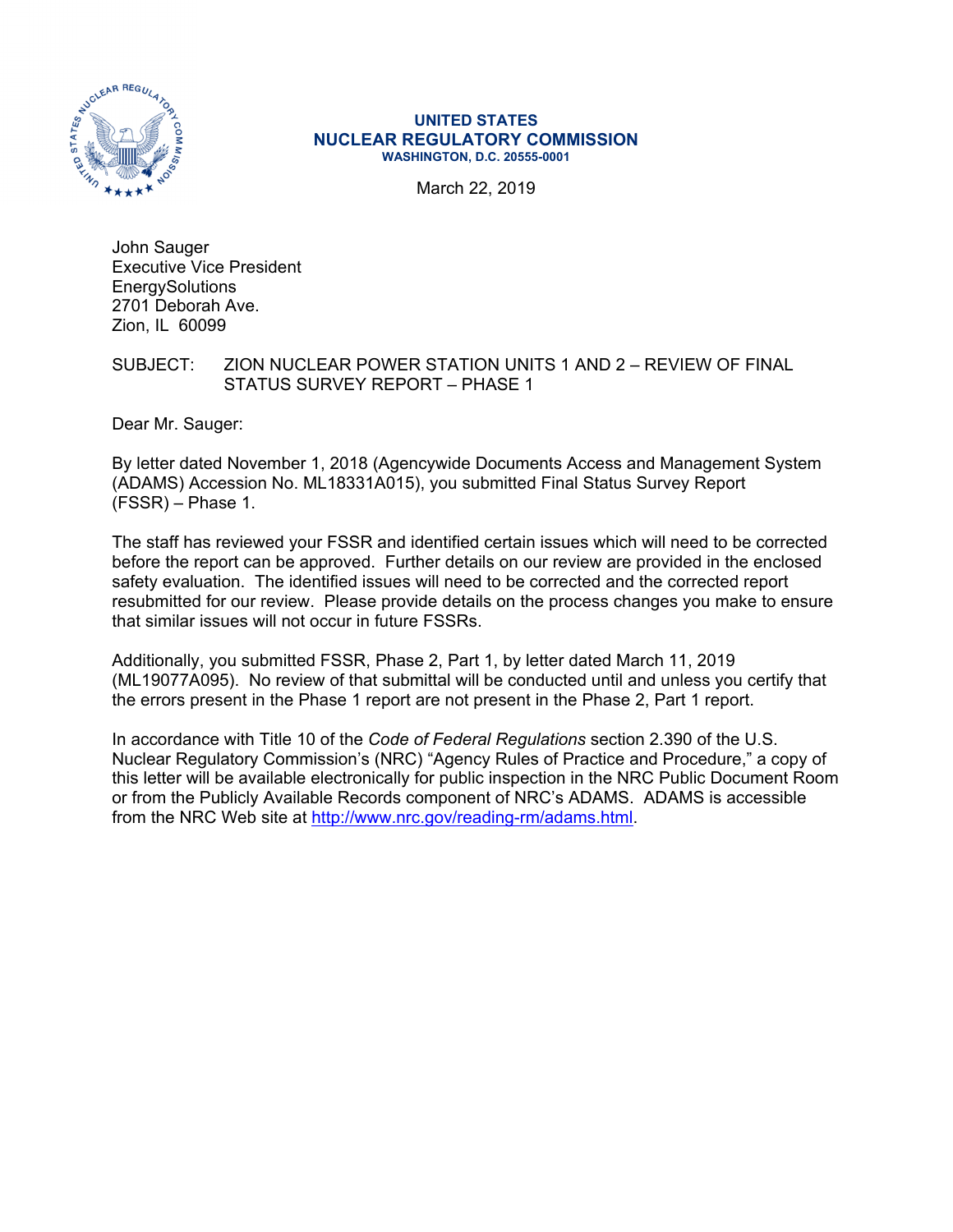If you have any questions, please contact me at 301-415-3017 or via e-mail at John.Hickman@nrc.gov.

Sincerely,

*/RA/* 

John B. Hickman, Project Manager Reactor Decommissioning Branch Division of Decommissioning, Uranium Recovery and Waste Programs Office of Nuclear Material Safety and Safeguards

Docket Nos. 50-295 and 50-304 and 72-1037

Enclosure: Safety Evaluation by Office of Nuclear Material Safety and Safeguards

cc: Zion Service List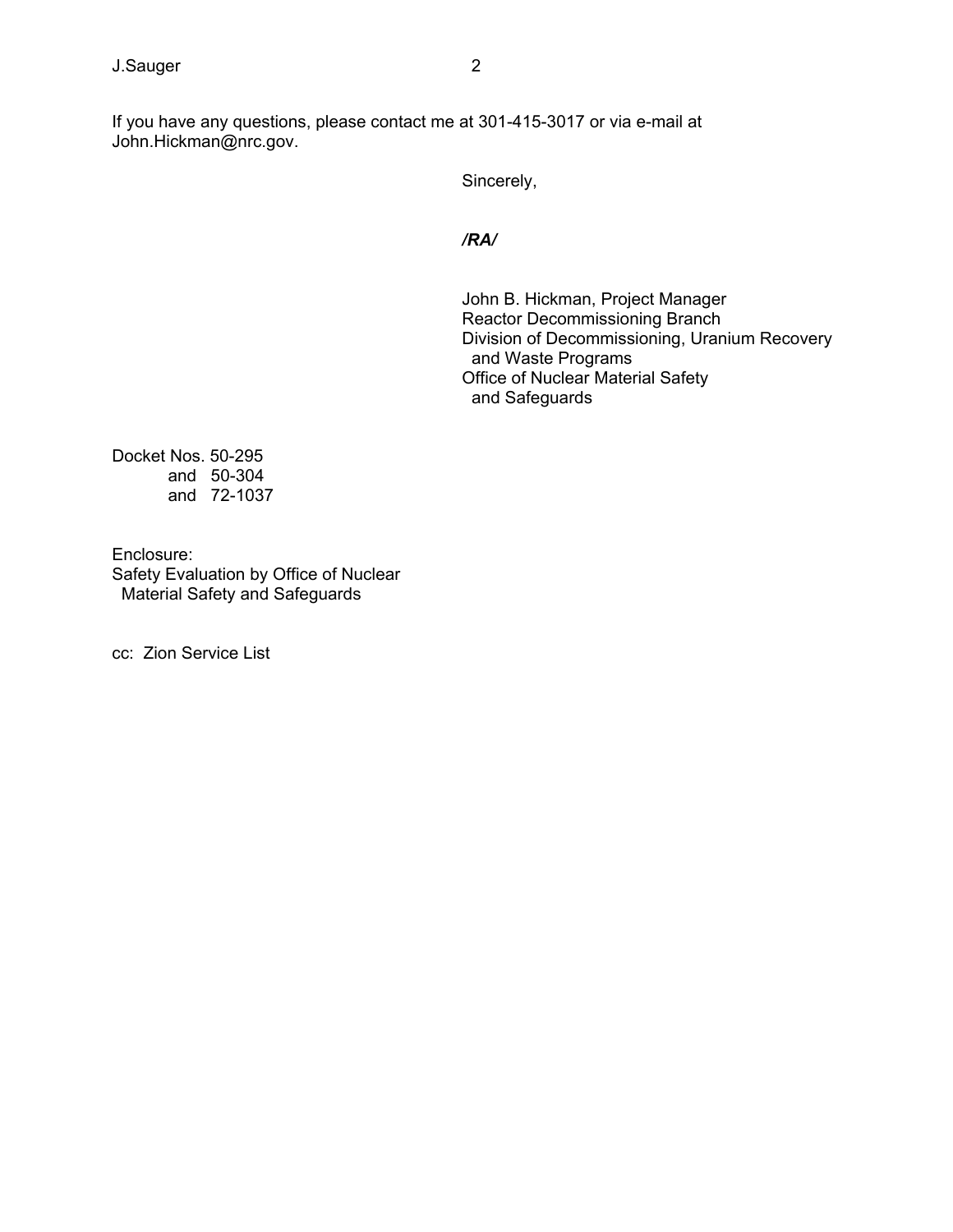## SUBJECT: ZION NUCLEAR POWER STATION UNITS 1 AND 2 – REVIEW OF FINAL STATUS SURVEY REPORT – PHASE 1 **DATE: March 22, 2019**

## **DISTRIBUTION:**

PUBLIC RDB R/F OGC MKunowski, RIII

| <b>ADAMS Accession No: ML19079A359</b> |                 |             |             |             | *via e-mail |
|----------------------------------------|-----------------|-------------|-------------|-------------|-------------|
| <b>OFFICE</b>                          | <b>DUWP</b>     | <b>DUWP</b> | <b>DUWP</b> | <b>DUWP</b> | <b>DUWP</b> |
| <b>NAME</b>                            | <b>JHickman</b> | CHolston    | I JClements | BWatson*    | JHickman    |
| <b>DATE</b>                            | 3/21/19         | 3/21/19     | 3/21/19     | 3/22/19     | 3/22/19     |
| <b>OFFICIAL RECORD COPY</b>            |                 |             |             |             |             |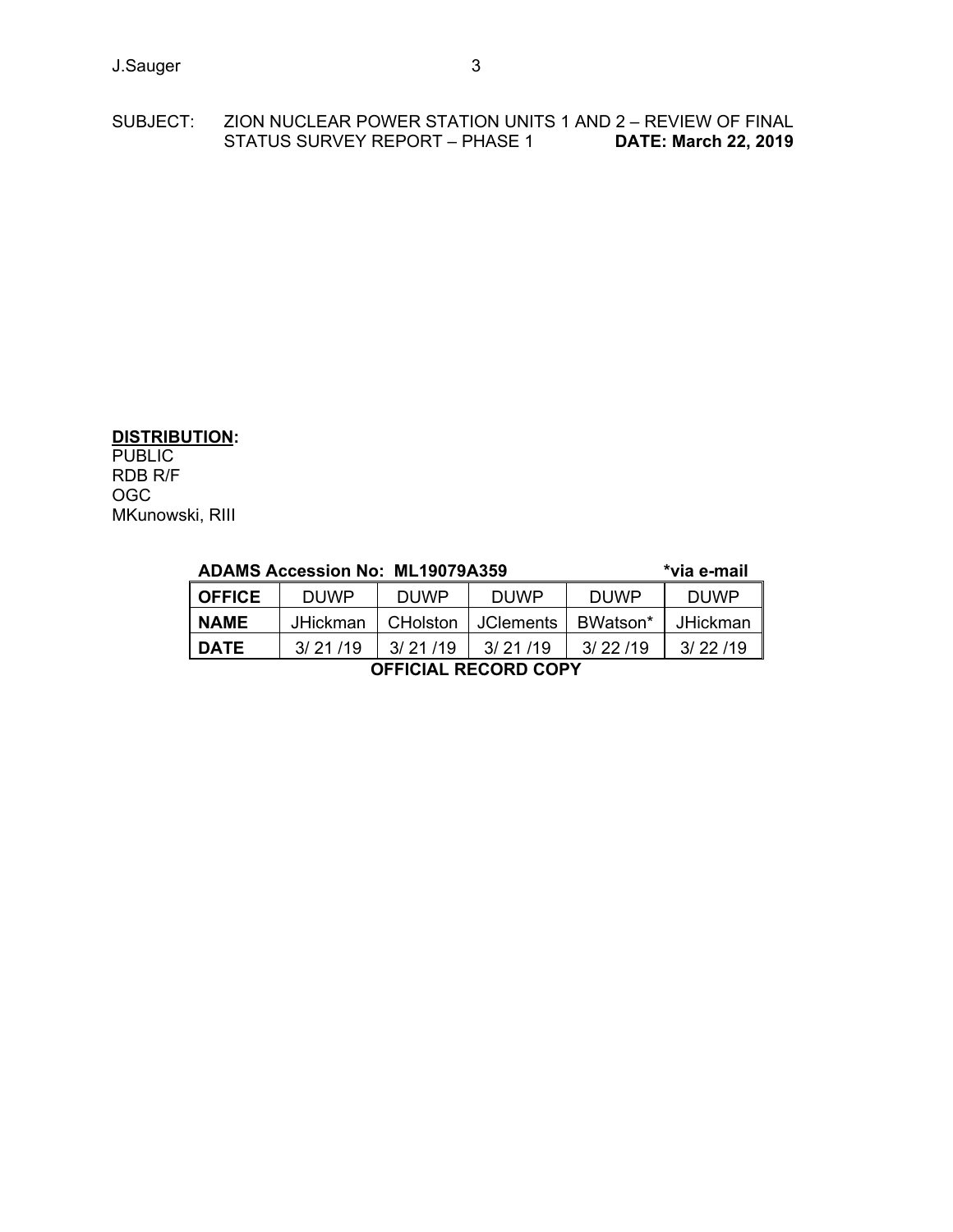# RELATED TO FINAL STATUS SURVEYS FOR PHASE 1

# FACILITY OPERATING LICENSE NOS. DPR-39 AND DPR-48

## ZION*SOLUTIONS*, LLC

## ZION NUCLEAR POWER STATION UNITS 1 AND 2

## DOCKET NOS. 50-295 AND 50-304

## 1.0 INTRODUCTION

The U.S. Nuclear Regulatory Commission (NRC) staff reviewed Final Status Survey Reports for Phase 1 (FSSR 1), as provided by letter on November 1, 2018 (Agencywide Documents Access and Management System (ADAMS) Accession Number ML18331A015). The licensee's Final Status Survey (FSS) design criteria, implementation of the Data Quality Objectives (DQO) process, and survey approach/methods were reviewed, and final results were assessed against the licensee's approved release criteria.

## 2.0 EVALUATION

The staff identified several issues with FSSR 1 which prohibited us from completing our review of the report. The following issues will need to be corrected and the report resubmitted before we can complete our review.

## Issue 1:

Clarification is needed on how judgmental scanning was performed in Class 3 areas.

## Discussion:

It is stated in Section 2.2 of the overall "Final Report – Phase 1" document that "sample and scan coordinates were identified using a random sample tool in Visual Sample Plan (VSP), and a survey unit-specific required scan surface area was applied around the sample point." This strategy appears to utilize non-biased (randomly chosen) areas for scanning, whereas MARSSIM and the License Termination Plan (LTP) discuss judgmental scanning for Class 3 survey units. For example, MARSSIM recommends in Section 2.5.5 "that scanning surveys be performed in areas of highest potential (e.g., corners, ditches, drains) based on professional judgment," and indicates that "this provides a qualitative level of confidence that no areas of elevated activity were missed by the random measurements or that there were no errors made in the classification of the area." LTP Section 5.6.4.4 indicates that "for Class 3 survey units, iudgmental (biased) surface scans will typically be performed on areas with the greatest potential of contamination," and notes that "for open land areas, this will include surface drainage areas and collection points." Section 5.6.4.4 further notes that "in the absence of these features the locations of these judgmental scans will be at the discretion of the survey designer." It is not clear from the reports why random scanning was chosen and what consideration may have been given to areas that could pose a higher potential for elevated areas of contamination.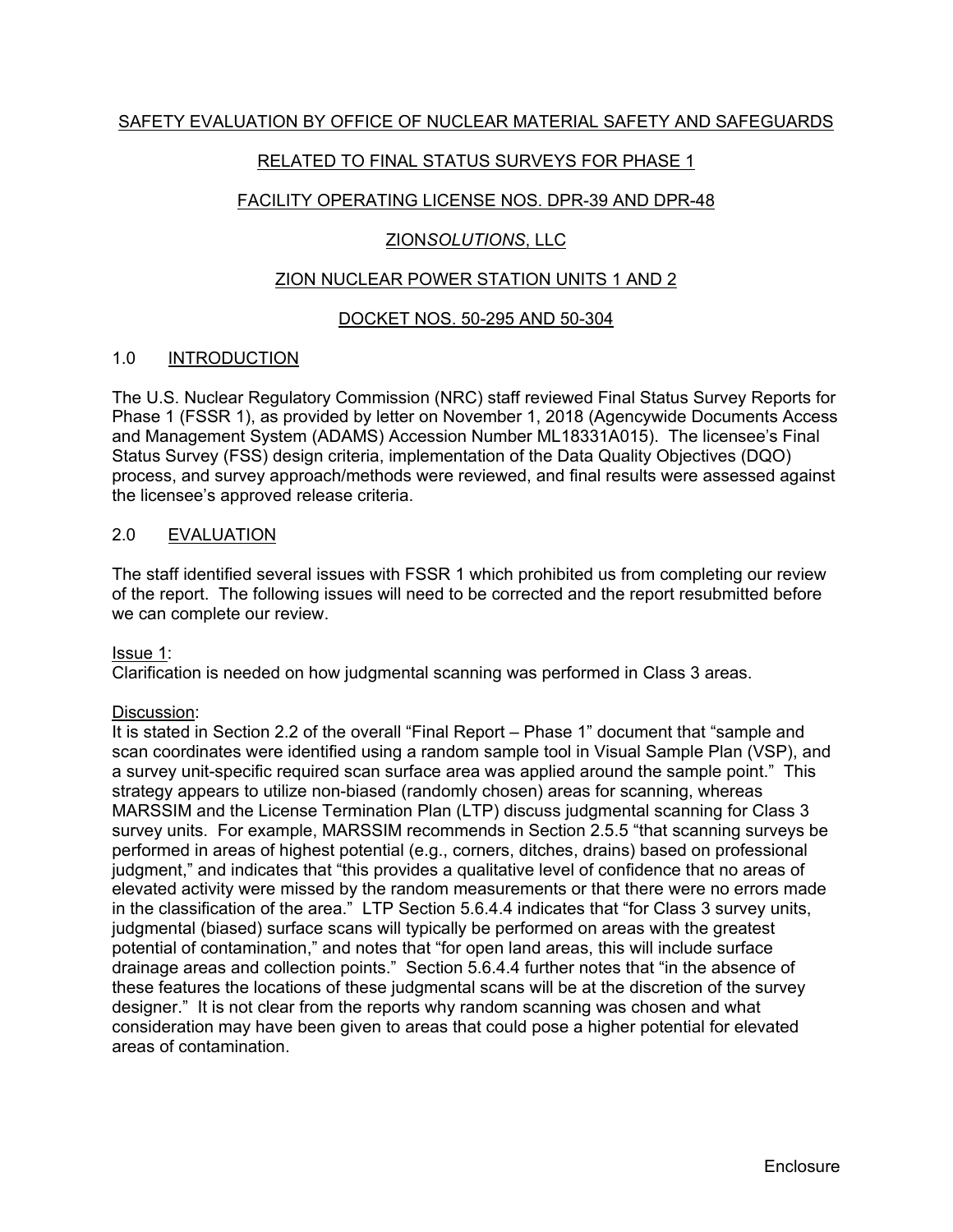## Issue 2:

The FSS reports indicate that, for survey unit 10223 (Power Block Beach Area), a survey unit-specific surrogate ratio was used for compliance in lieu of the maximum ratios from LTP Section 5.2.11, Table 5-15. For these situations, Section 5.1 of the LTP indicates that "the survey unit-specific radiological data and the derived surrogate ratios will be submitted to the NRC for approval," and that "if approved, then the survey unit-specific ratios used and the survey data serving as the basis for the surrogate ratios will be documented in the release record for the survey unit." Approval was not requested for this usage.

During the review of the report for survey unit 10223, NRC staff noted that there was no discussion of additional bounding or investigation measurements taken in response to the Sr-90 measurement which resulted in the exceedance of the LTP Section 5.2.11, Table 5-15 values. It was also noted that, for "continuing characterization" purposes, the LTP describes an investigation method, but the LTP does not describe an investigation process for situations outside of "continuing characterization." As such, the investigation process would be subject to NRC evaluation along with the licensee's request for approval to use a survey unit-specific surrogate ratio in lieu of the maximum ratios from LTP Section 5.2.11, Table 5-15.

## Discussion:

Section 3.5 of the overall "Final Report – Phase 1" document states that "analyses for hard-to-detect (HTD) radionuclides identified Sr-90 and Ni-63 in some samples, but the conditions related above were not encountered, except for in survey unit 10223, where Cs-137 and Sr-90 were both identified in one sample," and "the surrogate ratio was calculated and used for data assessment, as it was greater than that given in the LTP." The associated document "Zion Station Restoration Project Final Status Survey Release Record - Power Block Beach Area Survey Unit 10223" was reviewed, and Section 7 indicates one sample from the survey unit was processed for HTD analysis and that Sr-90 was detected above the minimum detectable concentration (MDC). As a follow up, an additional aliquot of the anomalous Sr-90 sample (L3-10223AFRGS-004-SS-B) was also taken and did not exceed the MDC. One more HTD sample was taken in an adjacent location within the survey unit (L3-10223A-FRGS-003-SS-B) as "a further investigation." The surrogate ratio for this adjacent sample was greater than the maximum ratio in Table 5-15 of the LTP, so the analyses were

used to update the surrogate ratio for all survey unit calculations. No further investigations were performed.

This approach appears to differ from the approach in Revision 2 of the LTP, which would require additional investigation and approval by the NRC. For reference, the following is quoted from Section 5.1 of the LTP and describes the investigation process during continuing characterization as well as the licensee's commitment to request approval when survey-unit specific surrogate ratios are used for compliance, in lieu of the maximum ratios from LTP Section 5.2.11 Table 5-15:

The final Radionuclides of Concern (ROC) for the decommissioning of Zion are Co-60, Cs-134 and Cs-137 (as well as Eu-152 and Eu-154 for Containment), which are gamma emitters and Ni-63, Sr-90 and H-3 (applicable only to Containment), which are HTD radionuclides. For sample(s) analyzed for HTD radionuclides during continuing characterization, if the analysis of the sample indicates positive results (greater than MDC) for both a HTD ROC and the corresponding surrogate radionuclide (Cs-137 or Co-60), then the HTD to surrogate ratio will be derived. If the derived HTD to surrogate ratio is less than the maximum HTD to surrogate ratio from section 5.2.11, Table 5-15, then no further action is required. If the HTD to surrogate ratio exceeds the maximum ratio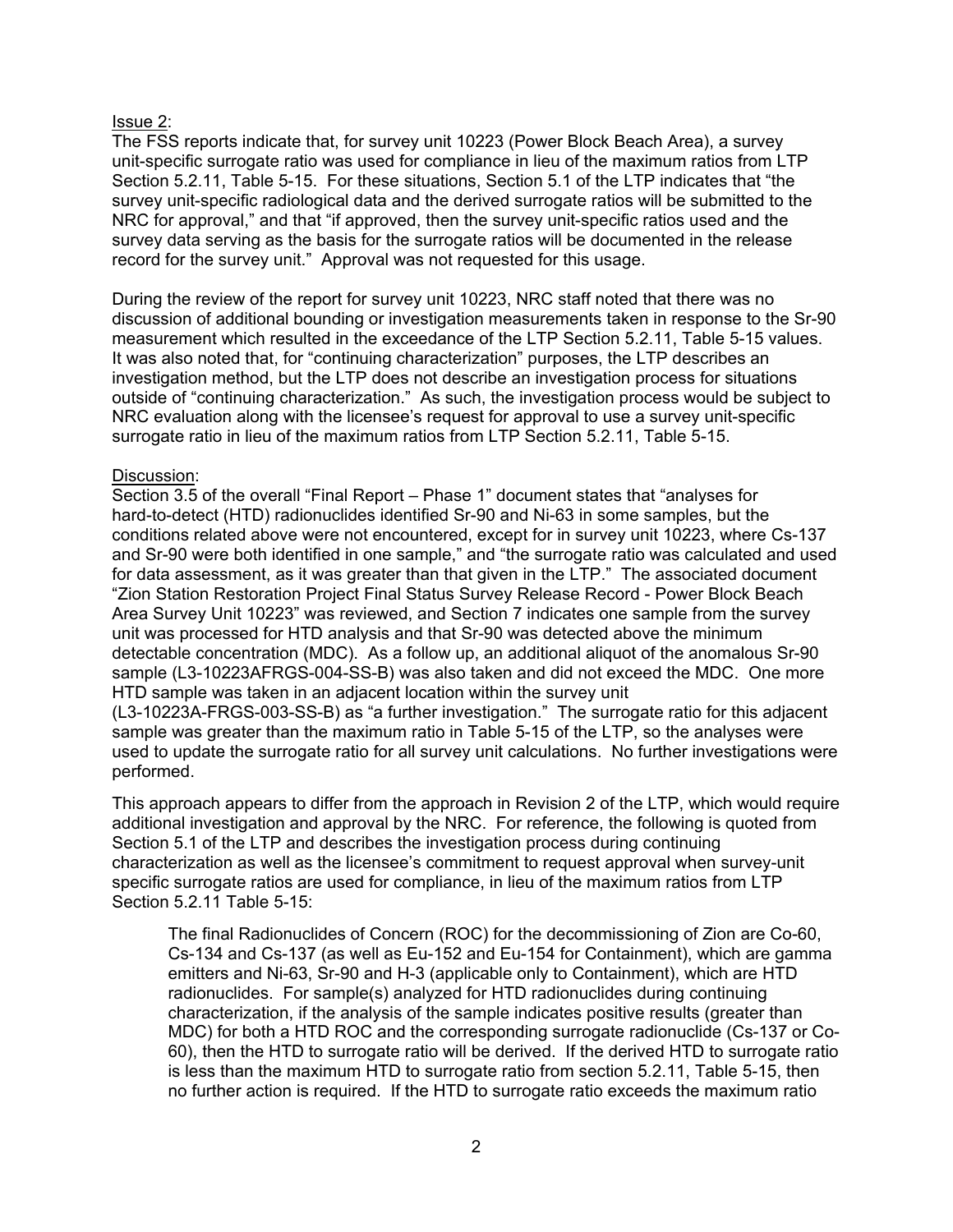from section 5.2.11, Table 5-15, then a minimum of five (5) additional investigation samples will be taken around the original sample location. Each investigation sample will be analyzed by the on-site gamma spectroscopy system and then sent for HTD analysis. As with the original sample, the HTD to surrogate ratio will be calculated for each investigation sample. The actual maximum HTD to surrogate ratio observed in any individual sample will be used to infer HTD radionuclide concentrations in the survey units shown to be impacted by the investigation. The survey unit-specific HTD to surrogate ratio and the survey data serving as the basis for the ratio will be documented in the release record for the survey unit(s).

Survey unit-specific surrogate ratios, in lieu of the maximum ratios from section 5.2.11 Table 5-15, may be used for compliance if sufficient radiological data exists to demonstrate that a different ratio is representative for the given survey unit. In these cases, the survey unit-specific radiological data and the derived surrogate ratios will be submitted to the NRC for approval. If approved, then the survey unit-specific ratios used and the survey data serving as the basis for the surrogate ratios will be documented in the release record for the survey unit.

Additionally, the discussion at the end of LTP Section 5.1 indicates the following:

For soil samples or concrete cores with positive results for both a HTD ROC and the corresponding surrogate radionuclide (Cs-137 or Co-60), the HTD to surrogate ratio will be derived. The maximum ratio (see section 5.2.11) will be used unless specific survey information from "continuing characterization" supports the use of a surrogate ratio that is specific to the area. In these cases, the area-specific ratios as determined by actual survey data will be used in lieu of the maximum ratios. The area-specific ratios used and the survey data serving as the basis for the ratios will be documented in the release record for the survey unit.

For comparison, it is worth noting that all of the FSS release records include a discussion on area-specific ratios. However, the language does not match what is written in LTP Section 5.1 (i.e., the text quoted above) with respect to "continuing characterization." The FSS release records indicate the following:

For soil samples with positive results for both a HTD ROC and the corresponding surrogate radionuclide (Cs-137 or Co-60), the HTD surrogate ratio will be derived and compared against the maximum ratio (see Table 7). If the derived ratio from the confirmatory samples exceeds the maximum ratios (see Table 7), then the area-specific ratios as determined by actual survey data will be used in lieu of the maximum ratios.

Additional information on the history of this topic is found particularly in the February 7, 2018 LTP Responses Letter (ML18052A536) and the RAI Set 3 Revised Responses (ML18052A537).

## Issue 3:

Multiple FSS reports include errors in the presentation of results, and in some cases erroneous results are provided when compared to laboratory reports from FSS report appendices. These findings indicate the need for a detailed QA/QC review of the FSS report submittals and re-submittal of corrected reports. Some representative examples from two reports have been provided for reference, and these are described as follows (Note: this list is not an exhaustive list of all errors):